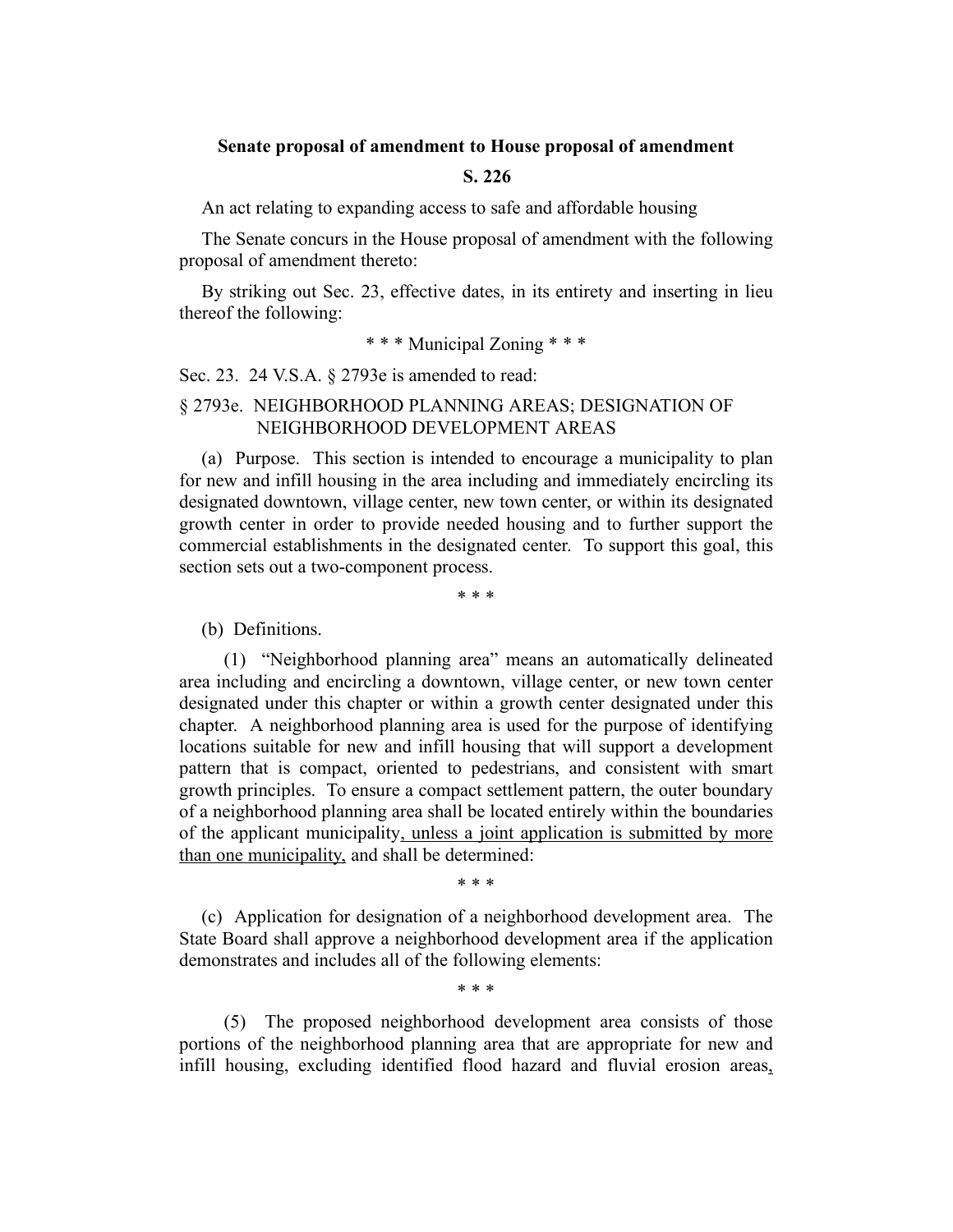except those areas containing preexisting development in areas suitable for infill development as defined in § 29-201 of the Vermont Flood Hazard Area and River Corridor Rule. In determining what areas are most suitable for new and infill housing, the municipality shall balance local goals for future land use, the availability of land for housing within the neighborhood planning area, and the smart growth principles. Based on those considerations, the municipality shall select an area for neighborhood development area designation that:

(A) Avoids or that minimizes to the extent feasible the inclusion of "important natural resources" as defined in subdivision 2791(14) of this title. If an "important natural resource" is included within a proposed neighborhood development area, the applicant shall identify the resource, explain why the resource was included, describe any anticipated disturbance to such resource, and describe why the disturbance cannot be avoided or minimized. If the neighborhood development area includes flood hazard areas or river corridors, the local bylaws shall contain provisions consistent with the Agency of Natural Resources' rules required under 10 V.S.A. § 754(a) to ensure that new infill development within a neighborhood development area occurs outside the floodway and will not cause or contribute to fluvial erosion hazards within the river corridor. If the neighborhood development area includes flood hazard areas or river corridors, local bylaws shall also contain provisions to protect river corridors outside the neighborhood development area consistent with the Agency of Natural Resources' rules required under 10 V.S.A. § 754(a).

\* \* \*

(6) The neighborhood development area is served by:

(A) municipal sewer infrastructure; or

(B) a community or alternative wastewater system approved by the Agency of Natural Resources. [Repealed.]

(7) The municipal bylaws allow minimum net residential densities within the neighborhood development area greater than or equal to four singlefamily detached dwelling units per acre for all identified residential uses or residential building types, exclusive of accessory dwelling units, or no not fewer than the average existing density of the surrounding neighborhood, whichever is greater. The methodology for calculating density shall be established in the guidelines developed by the Department pursuant to subsection 2792(d) of this title.

\* \* \*

Sec. 24. 24 V.S.A. § 2793b is amended to read:

§ 2793b. DESIGNATION OF NEW TOWN CENTER DEVELOPMENT DISTRICTS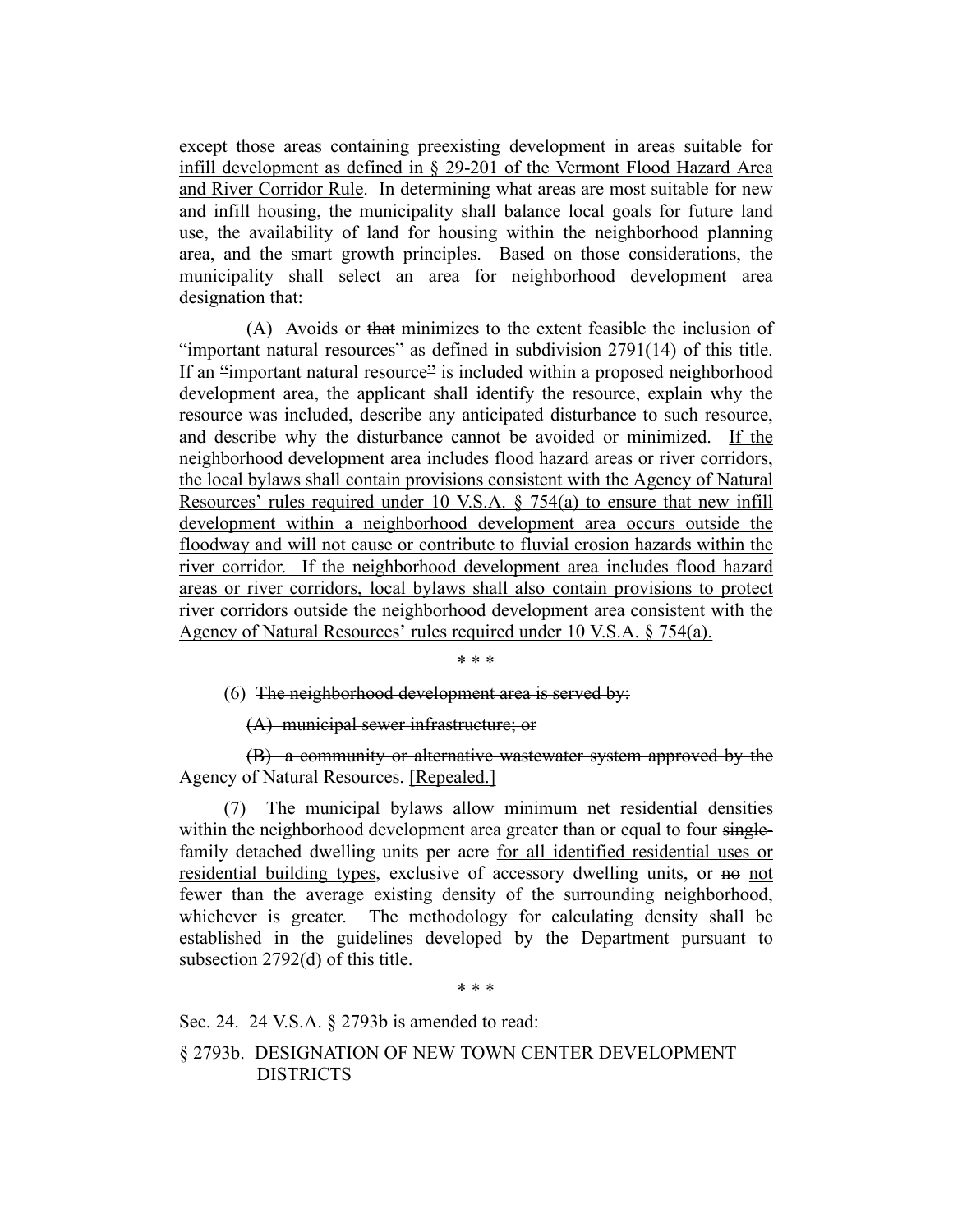\* \* \*

(b) Within 45 days of receipt of a completed application, the State Board shall designate a new town center development district if the State Board finds, with respect to that district, the municipality has:

\* \* \*

(2) Provided a community investment agreement that has been executed by authorized representatives of the municipal government, businesses and property owners within the district, and community groups with an articulated purpose of supporting downtown interests, and contains the following:

\* \* \*

(B) Regulations enabling high densities that are greater not less than four dwelling units, including all identified residential uses or residential building types, per acre and not less than those allowed in any other part of the municipality not within an area designated under this chapter.

\* \* \*

Sec. 25. 24 V.S.A. § 4449 is amended to read:

§ 4449. ZONING PERMIT, CERTIFICATE OF OCCUPANCY, AND MUNICIPAL LAND USE PERMIT

(a) Within any municipality in which any bylaws have been adopted:

\* \* \*

(4) No municipal land use permit issued by an appropriate municipal panel or administrative officer, as applicable, for a site plan or conditional use shall be considered abandoned or expired unless more than two years have passed since the permit approval was issued.

\* \* \* Municipal Bylaw Grants \* \* \*

Sec. 26. 24 V.S.A. § 4306 is amended to read:

§ 4306. MUNICIPAL AND REGIONAL PLANNING FUND

(a)(1) The Municipal and Regional Planning Fund for the purpose of assisting municipal and regional planning commissions to carry out the intent of this chapter is hereby created in the State Treasury.

(2) The Fund shall be composed of 17 percent of the revenue from the property transfer tax under 32 V.S.A. chapter 231 and any monies from time to time appropriated to the Fund by the General Assembly or received from any other source, private or public. All balances at the end of any fiscal year shall be carried forward and remain in the Fund. Interest earned by the Fund shall be deposited in the Fund.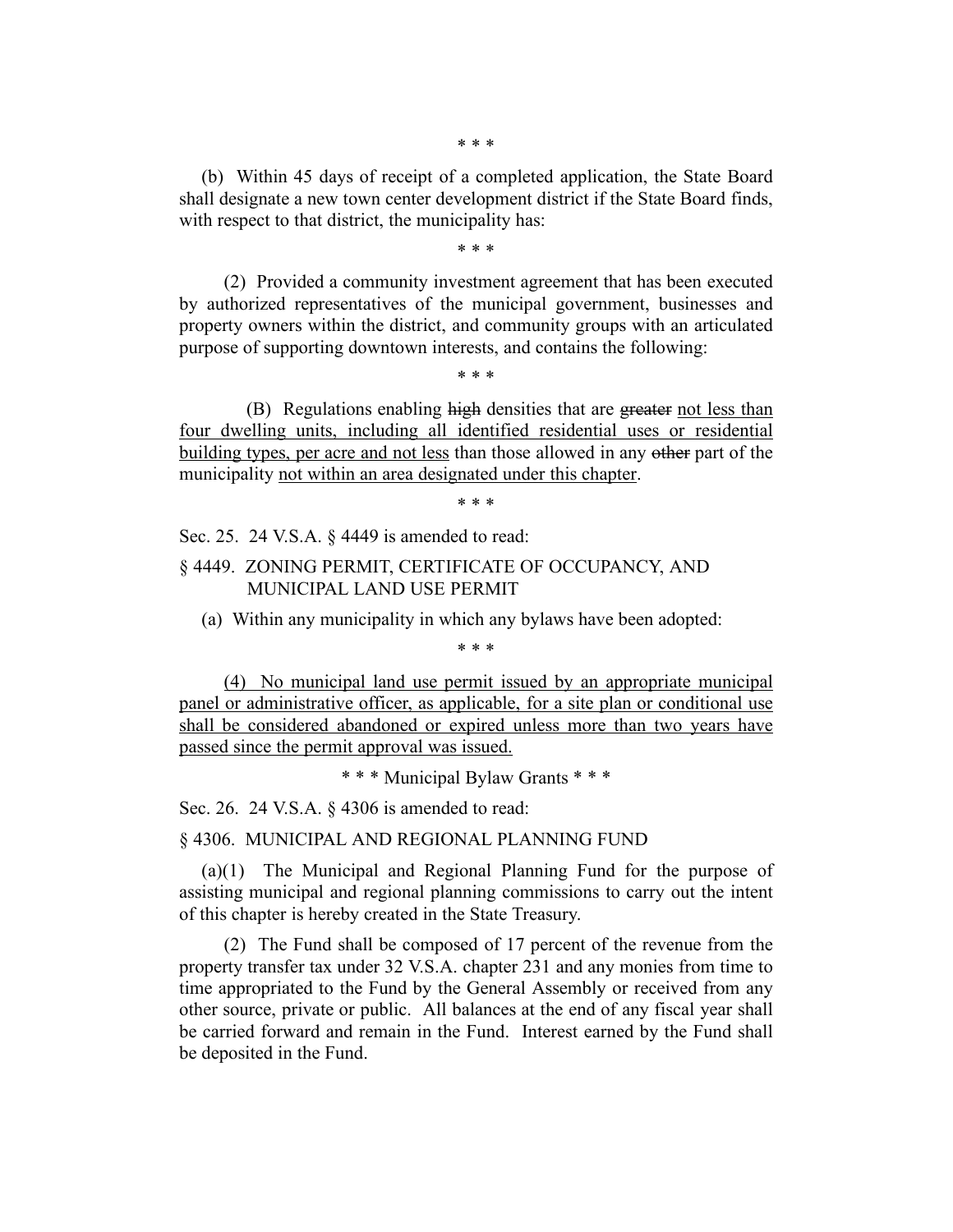(3) Of the revenues in the Fund, each year:

(A) 10 percent shall be disbursed to the Vermont Center for Geographic Information;

(B) 70 percent shall be disbursed to the Secretary of Commerce and Community Development for performance contracts with regional planning commissions to provide regional planning services pursuant to section 4341a of this title; and

(C) 20 percent shall be disbursed to municipalities.

\* \* \*

(c) Funds allocated to municipalities shall be used for the purposes of:

\* \* \*

(4) reasonable and necessary costs of administering the Fund by the Department of Housing and Community Development, not to exceed six percent of the municipality allocation.

(d) New funds allocated to municipalities under this section may take the form of Municipal Bylaw Modernization Grants in accordance with section 4307 of this title.

Sec. 27. 24 V.S.A. § 4307 is added to read:

§ 4307. MUNICIPAL BYLAW MODERNIZATION GRANTS

(a) There are created Municipal Bylaw Modernization Grants to assist municipalities in updating their land use and development bylaws. Bylaws updated under this section shall increase housing choice, affordability, and opportunity in areas planned for smart growth. The Grants shall be funded by monies allocated from the municipality allocation of the Municipal and Regional Planning Funds established in subdivision  $4306(a)(3)(C)$  of this title and any other monies appropriated for this purpose.

(b) Disbursement to municipalities shall be administered by the Department of Housing and Community Development through a competitive process providing the opportunity for all regions and any eligible municipality to compete regardless of size.

(c) Funds may be disbursed by the Department in installments to ensure the municipal bylaw updates meet the goals of this section.

(d) Funding may be used for the cost of regional planning commission staff or consultant time and any other purpose approved by the Department.

(e) A municipality grantee shall use the funds to prepare amendments to bylaws to increase housing choice, affordability, and opportunity and that support a neighborhood development pattern that is pedestrian oriented in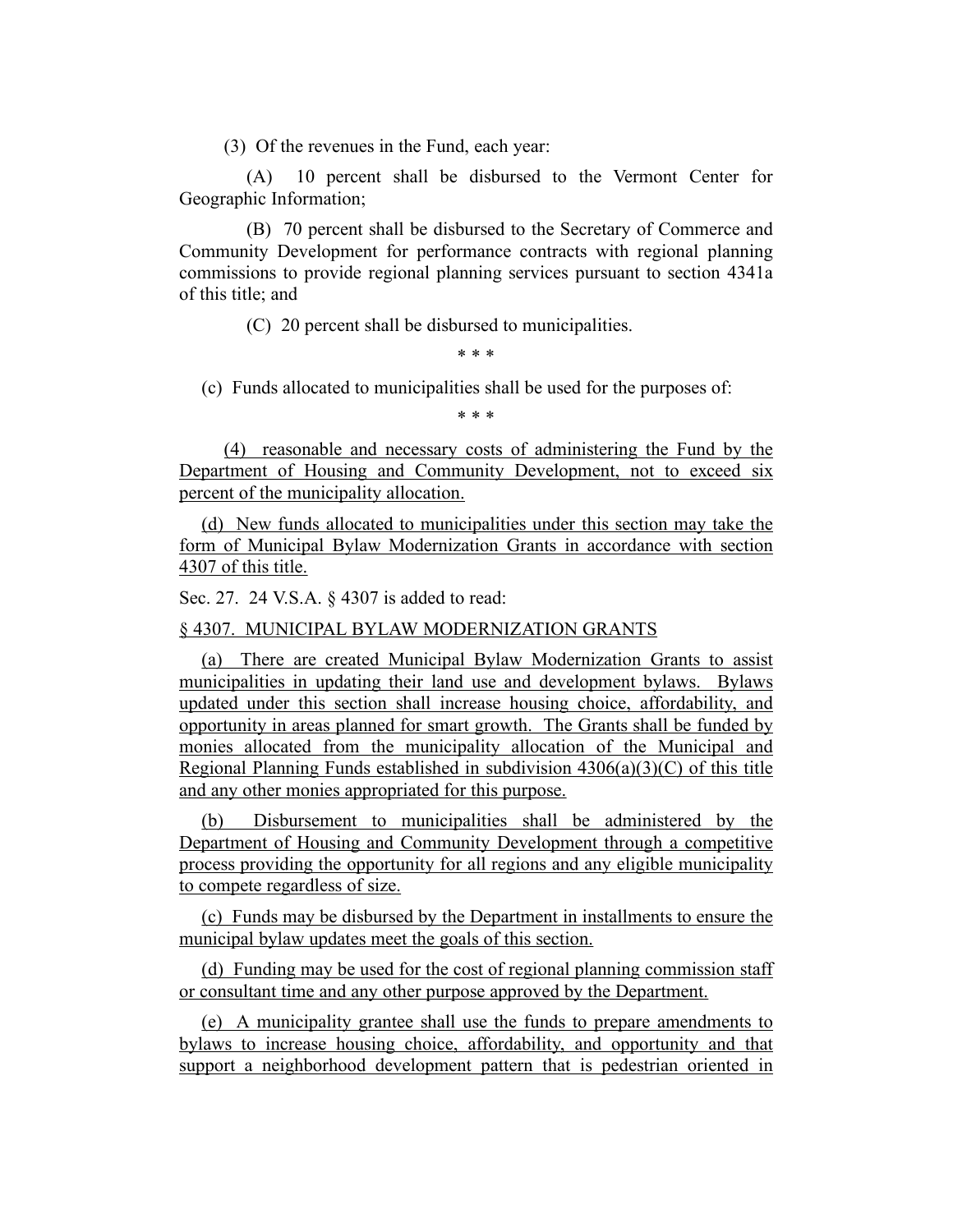areas planned for smart growth consistent with the smart growth principles established in section 2791 of this title and that prioritize projects in designated areas in accordance with chapter 76A of this title.

(f) To receive the grant, the municipality shall:

(1) identify municipal water and wastewater disposal infrastructure, municipal water and sewer service areas, and the constraints on that infrastructure based on the best available data;

(2) increase allowed housing types and uses, which may include duplexes, to the same extent as single-family homes;

(3) include parking waiver provisions in areas planned for smart growth consistent with smart growth principles as defined in section 2791 of this title and appropriate situations;

(4) review and modify street standards that implement the complete streets principles as described in 19 V.S.A. § 309d and that are oriented to pedestrians;

(5) reduce nonconformities by making the allowed standards principally conform to the existing settlement within any area designated under chapter 76A of this title and increase allowed lot, building, and dwelling unit density by adopting dimensional, use, parking, and other standards that allow compact neighborhood form and support walkable lot and dwelling unit density, which may be achieved with a standard allowing at least four units per acre or allowing the receipt of a State or municipal water and wastewater permit to determine allowable density or by other means established in guidelines issued by the Department;

(6) restrict development of and minimize impact to important natural resources, including new development in flood hazard areas, undeveloped floodplains, and river corridor areas, unless lawfully allowed for infill development in §29-201 of the Vermont Flood Hazard Area and River Corridor Rule;

(7) update the municipal plan's housing element as provided in subdivision  $4382(a)(10)$  of this title related to addressing lower- and moderateincome housing needs, implement that element of the plan including through the bylaw amendments, and demonstrate how those bylaws support the implementation of the housing element; and

(8) comply with State and Federal Fair Housing Act, including the fair housing provisions of Vermont's Planning and Development Act.

(g) On or before September 1, 2022, the Department shall adopt guidelines to assist municipalities applying for grants under this section.

Sec. 28. APPROPRIATION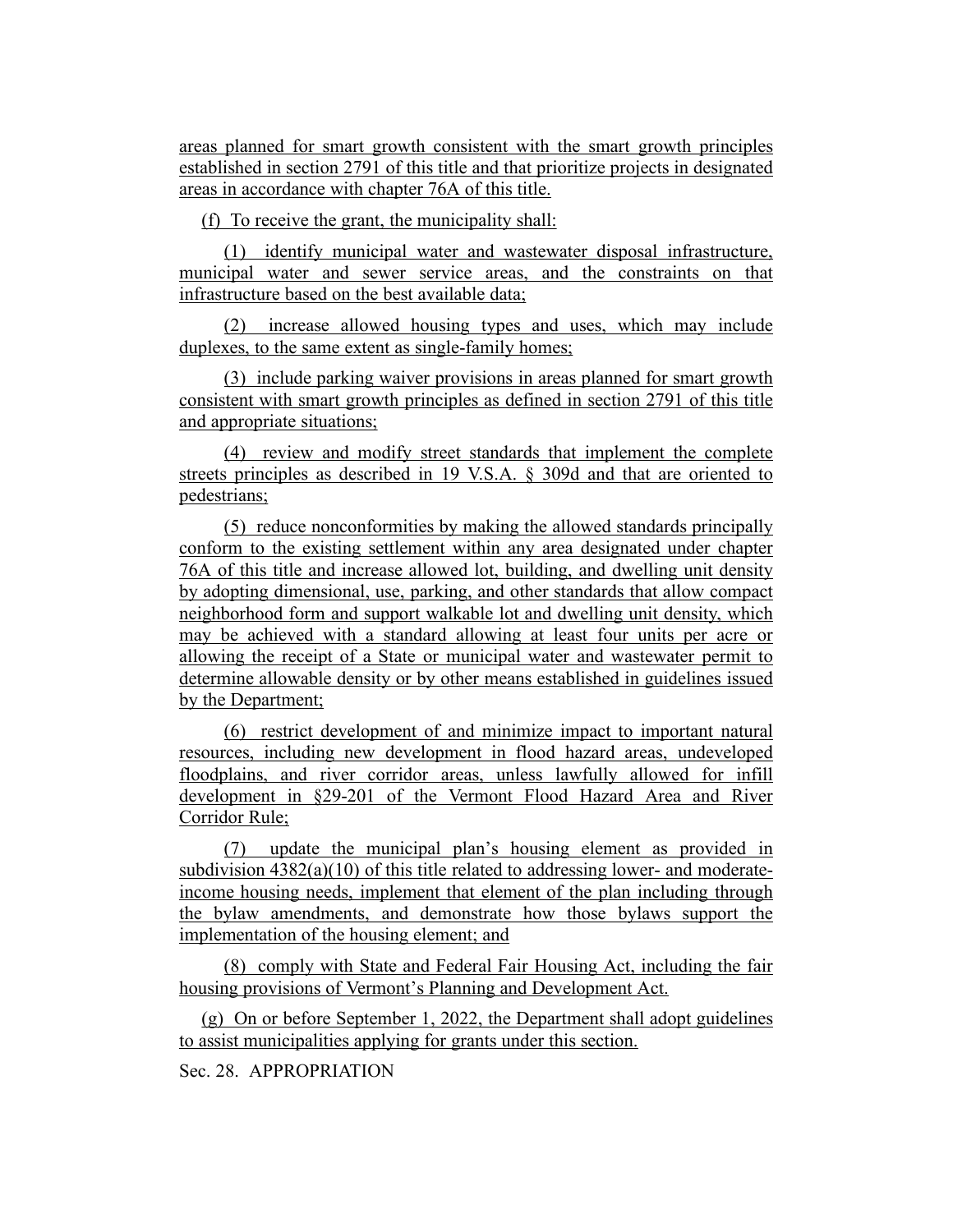To the extent that increased funding is provided in fiscal year 2023 to the Municipal and Regional Planning Fund, \$650,000.00 shall be used for Municipal Bylaw Modernization Grants established in 24 V.S.A. § 4307.

\* \* \* Accessory Dwelling Units \* \* \*

Sec. 29. 24 V.S.A. § 4414 amended to read:

### § 4414. ZONING; PERMISSIBLE TYPES OF REGULATIONS

\* \* \*

(4) Parking and loading facilities. A municipality may adopt provisions setting forth standards for permitted and required facilities for off-street parking and loading, which may vary by district and by uses within each district. These bylaws may also include provisions covering the location, size, design, access, landscaping, and screening of those facilities. In determining the number and size of parking spaces required under these regulations, the appropriate municipal panel may take into account the existence or availability of employer "transit pass" and rideshare programs, public transit routes, and public parking spaces in the vicinity of the development. However, a municipality shall not require an accessory dwelling unit to have more than one parking space per bedroom.

> \* \* \* \* \* \* Act 250 \* \* \*

Sec. 30. 10 V.S.A. § 6001 is amended to read:

§ 6001. DEFINITIONS

As used in this chapter:

\* \* \*

 $(3)(A)$  "Development" means each of the following:

\* \* \*

(iv) The construction of housing projects such as cooperatives, condominiums, or dwellings, or construction or maintenance of mobile homes or mobile home parks, with 10 or more units, constructed or maintained on a tract or tracts of land, owned or controlled by a person, within a radius of five miles of any point on any involved land and within any continuous period of five years. However:

(I) A priority housing project shall constitute a development under this subdivision (iv) only if the number of housing units in the project is:

- (aa) [Repealed.]
- (bb) [Repealed.]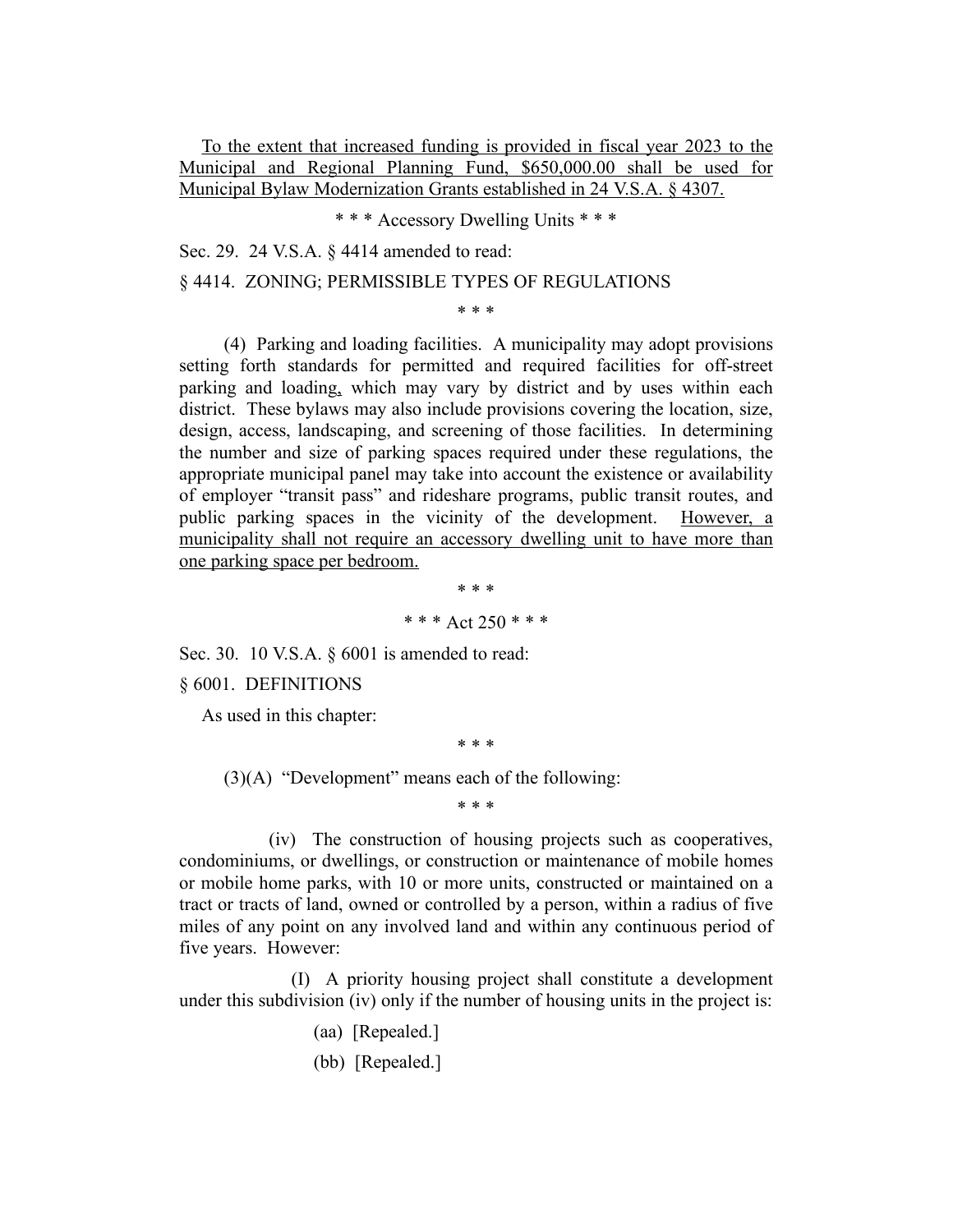(cc) 75 or more, in a municipality with a population of 6,000 or more but less than 10,000.

(dd) 50 or more, in a municipality with a population of 3,000 or more but less than 6,000.

(ee) 25 or more, in a municipality with a population of less than 3,000. [Repealed.]

(ff) Notwithstanding subdivisions (cc) through (ee) of this subdivision  $(3)(A)(iv)(I)$ , 10 or more if the construction involves the demolition of one or more buildings that are listed on or eligible to be listed on the State or National Register of Historic Places. However, demolition shall not be considered to create jurisdiction under this subdivision (ff) if the Division for Historic Preservation has determined that the proposed demolition will have no adverse effect, will have no adverse effect if specified conditions are met, or will have an adverse effect that will be adequately mitigated. Any imposed conditions shall be enforceable through a grant condition, deed covenant, or other legally binding document.

\* \* \*

(6) "Floodway" means the channel of a watercourse that is expected to flood on an average of at least once every 100 years and the adjacent land areas that are required to carry and discharge the flood of the watercourse, as determined by the Secretary of Natural Resources with full consideration given to upstream impoundments and flood control projects "Flood hazard area" has the same meaning as under section 752 of this title.

(7) "Floodway fringe" means an area that is outside a floodway and is flooded with an average frequency of once or more in each 100 years, as determined by the Secretary of Natural Resources with full consideration given to upstream impoundments and flood control projects "River corridor" has the same meaning as under section 752 of this title.

(27) "Mixed income housing" means a housing project in which the following apply:

\* \* \*

(A) Owner-occupied housing. At the option of the applicant, owneroccupied housing may be characterized by either of the following:

(i) at least 15 percent of the housing units have a purchase price that at the time of first sale does not exceed 85 percent of the new construction, targeted area purchase price limits established and published annually by the Vermont Housing Finance Agency; or

 $(ii)$  at least 20 percent of the housing units have a purchase price that at the time of first sale does not exceed 90 percent of the new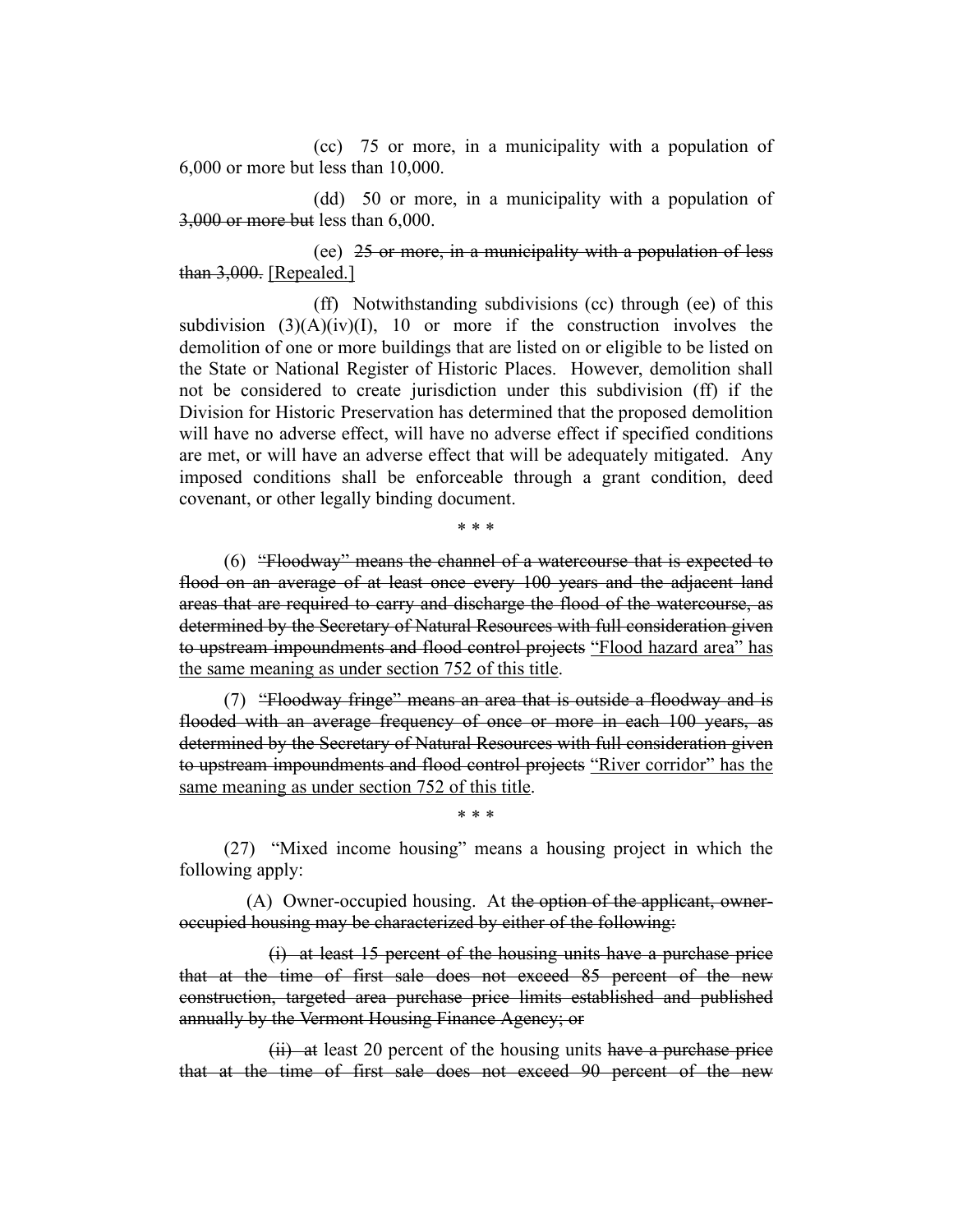construction, targeted area purchase price limits established and published annually by the Vermont Housing Finance Agency meet the requirements of affordable owner-occupied housing under subdivision (29)(A) of this section, adjusted for the number of bedrooms, as established and published annually by the Vermont Housing Finance Agency.

(B) Rental housing. At least 20 percent of the housing units that are rented constitute affordable housing and have a duration of affordability of For not less than 15 years following the date that rental housing is initially placed in service, at least 20 percent of the housing units meet the requirements of affordable rental housing under subdivision (29)(B) of this section, adjusted for the number of bedrooms, as established and published annually by the Vermont Housing Finance Agency.

\* \* \*

(35) "Priority housing project" means a discrete project located on a single tract or multiple contiguous tracts of land that consists exclusively of.

(A) mixed income housing or mixed use, or any combination thereof, and is located entirely within a designated downtown development district, designated new town center, designated growth center, or designated village center that is also a designated neighborhood development area under 24 V.S.A. chapter  $76A$ ; or

(B) mixed income housing and is located entirely within a designated Vermont neighborhood or designated neighborhood development area under 24 V.S.A. chapter 76A.

\* \* \*

Sec. 31. 10 V.S.A.  $\S$  6081(p) is amended to read:

 $(p)(1)$  No permit or permit amendment is required for any change to a project that is located entirely within a downtown development district designated pursuant to 24 V.S.A. § 2793, if the change consists exclusively of any combination of mixed use and mixed income housing, and the cumulative changes within any continuous period of five years, commencing on or after May 28, 2002, remain below any applicable jurisdictional threshold specified in subdivision  $6001(3)(A)(iv)(I)$  of this title.

(2) No permit or permit amendment is required for a priority housing project in a designated center other than a downtown development district if the project remains below any applicable jurisdictional threshold specified in subdivision  $6001(3)(A)(iv)(I)$  of this title-and will comply with all conditions of any existing permit or permit amendment issued under this chapter that applies to the tract or tracts on which the project will be located. If such a priority housing project will not comply with one or more of these conditions, an application may be filed pursuant to section 6084 of this title.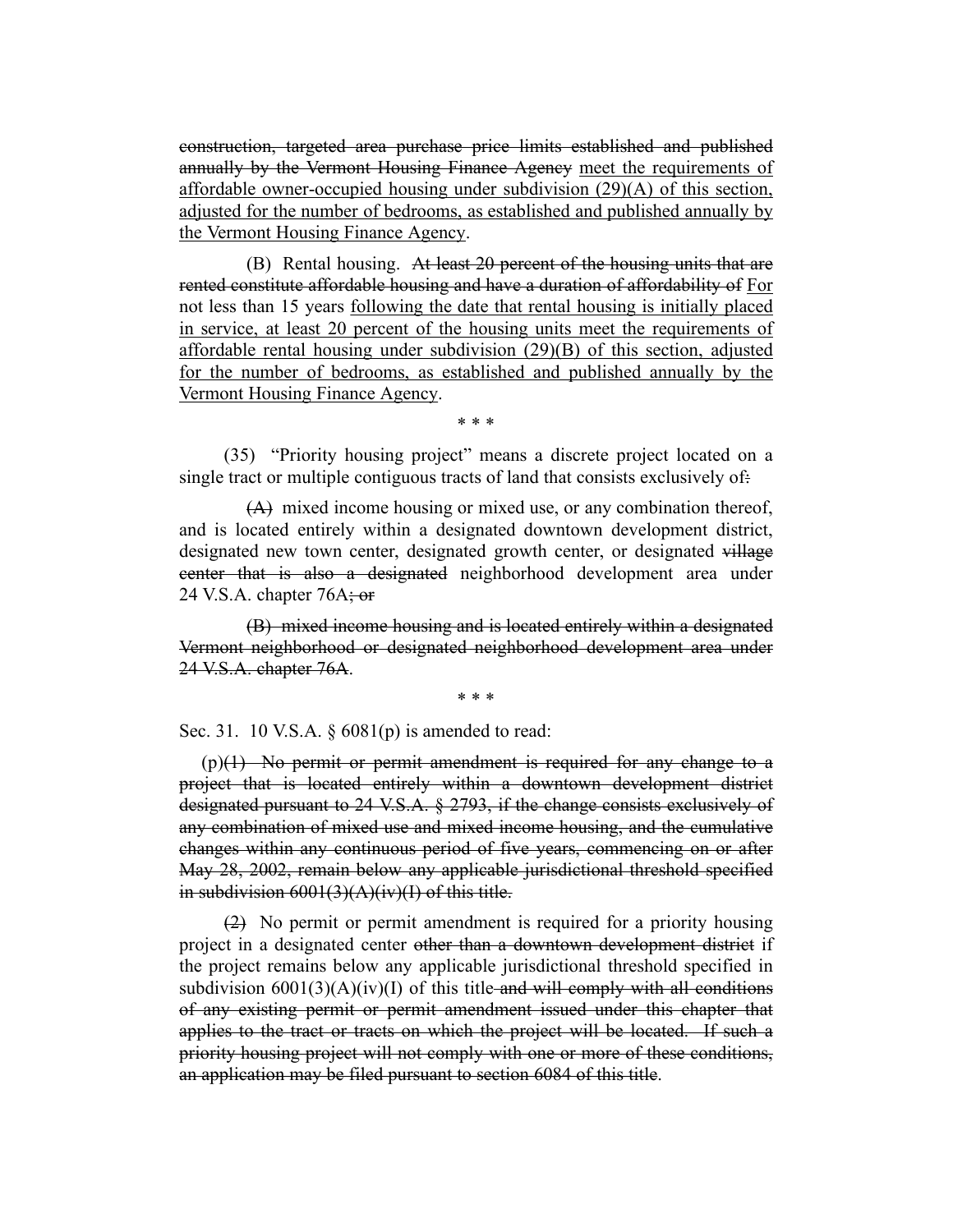Sec. 32. 10 V.S.A. § 6084(f) is amended to read:

(f) This subsection concerns an application for a new permit amendment to change the conditions of an existing permit or existing permit amendment in order to authorize the construction of a priority housing project described in subdivision  $6081(p)(2)$  of this title.

(1) The District Commission may authorize a district coordinator to issue such an amendment, without notice and a hearing, if the applicant demonstrates that all parties to the existing permit or existing permit amendment, which contains the condition or conditions proposed to be changed, or their successors in interest have consented to the proposed changes to conditions relative to the criteria for which the party obtained party status.

(2) If the applicant is not able to obtain the consent of a party or parties or their successors in interest with respect to one or more of the conditions in the existing permit or permit amendment proposed to be changed, the applicant shall file a permit application pursuant to this section. However, review by the District Commission shall be limited to whether the changes to conditions not consented to by the party or parties or their successors in interest enable positive findings to be made under subsection 6086(a) and are authorized under subsection 6086(c) of this title. [Repealed.]

\* \* \* Criterion 1(D) \* \* \*

Sec. 33. 10 V.S.A. § 6086 is amended to read:

§ 6086. ISSUANCE OF PERMIT; CONDITIONS AND CRITERIA

(a) Before granting a permit, the District Commission shall find that the subdivision or development:

\* \* \*

(D) Floodways Flood hazard areas; river corridors. A permit will be granted whenever it is demonstrated by the applicant that, in addition to all other applicable criteria:,

 $(i)$  the development or subdivision of lands within a floodway flood hazard area or river corridor will not restrict or divert the flow of flood waters, floodwaters; cause or contribute to fluvial erosion; and endanger the health, safety, and welfare of the public or of riparian owners during flooding; and

(ii) the development or subdivision of lands within a floodway fringe will not significantly increase the peak discharge of the river or stream within or downstream from the area of development and endanger the health, safety, or welfare of the public or riparian owners during flooding.

\* \* \*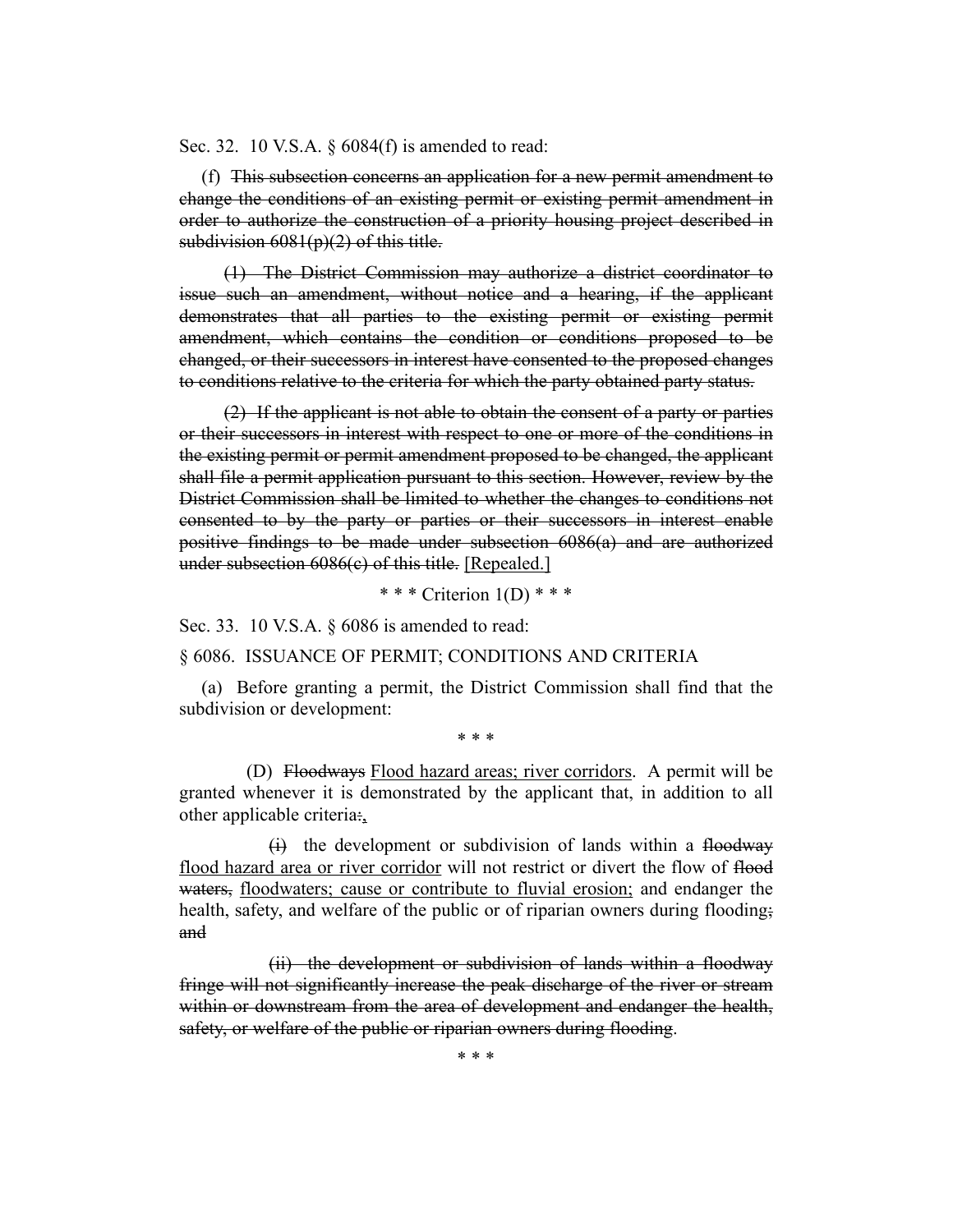\* \* \* Municipal Response to Act 250 Requests \* \* \*

Sec. 34. 10 V.S.A. 6086(g) is added to read:

(g) If a municipality fails to respond to a request by the applicant within 90 days as to the impacts related to subdivision (a)(6) or (7) of this section, the application will be presumed not to have an unreasonable burden on educational, municipal, or governmental services.

\* \* \* Wood Products Manufacturers \* \* \*

Sec. 35. 10 V.S.A. § 6001 is amended to read:

§ 6001. DEFINITIONS

\* \* \*

(43) "Wood product" means logs, pulpwood, veneer wood, bolt wood, wood chips, stud wood, poles, pilings, biomass, fuel wood, maple sap, and bark.

(44) "Wood products manufacturer" means a manufacturer that aggregates wood products from forestry operations and adds value through processing or marketing in the wood products supply chain or directly to consumers through retail sales. "Wood products manufacturer" includes sawmills; veneer mills; pulp mills; pellet mills; producers of firewood, woodchips, mulch, and fuel wood; and log and pulp concentration yards. "Wood products manufacturer" does not include facilities that purchase, market, and resell finished goods, such as wood furniture, wood pellets, and milled lumber, without first receiving wood products from forestry operations.

Sec. 36. 10 V.S.A. § 6086(c) is amended to read:

(c)(1) Permit conditions. A permit may contain such requirements and conditions as are allowable proper exercise of the police power and which that are appropriate within the respect to subdivisions  $(a)(1)$  through  $(10)$  of this section, including those set forth in 24 V.S.A.  $\S$ § 4414(4), 4424(a)(2),  $4414(1)(D)(i)$ ,  $4463(b)$ , and  $4464$ , the dedication of lands for public use, and the filing of bonds to ensure compliance. The requirements and conditions incorporated from Title 24 may be applied whether or not a local plan has been adopted. General requirements and conditions may be established by rule of the Natural Resources Board.

(2) Permit conditions on a wood products manufacturer.

(A) When issuing a permit with conditions on wood products manufacturing and delivery, the District Commission shall account for the seasonal, weather-dependent, land-dependent, and varied conditions unique to the industry.

(B) A permit condition that sets hours of operation for a wood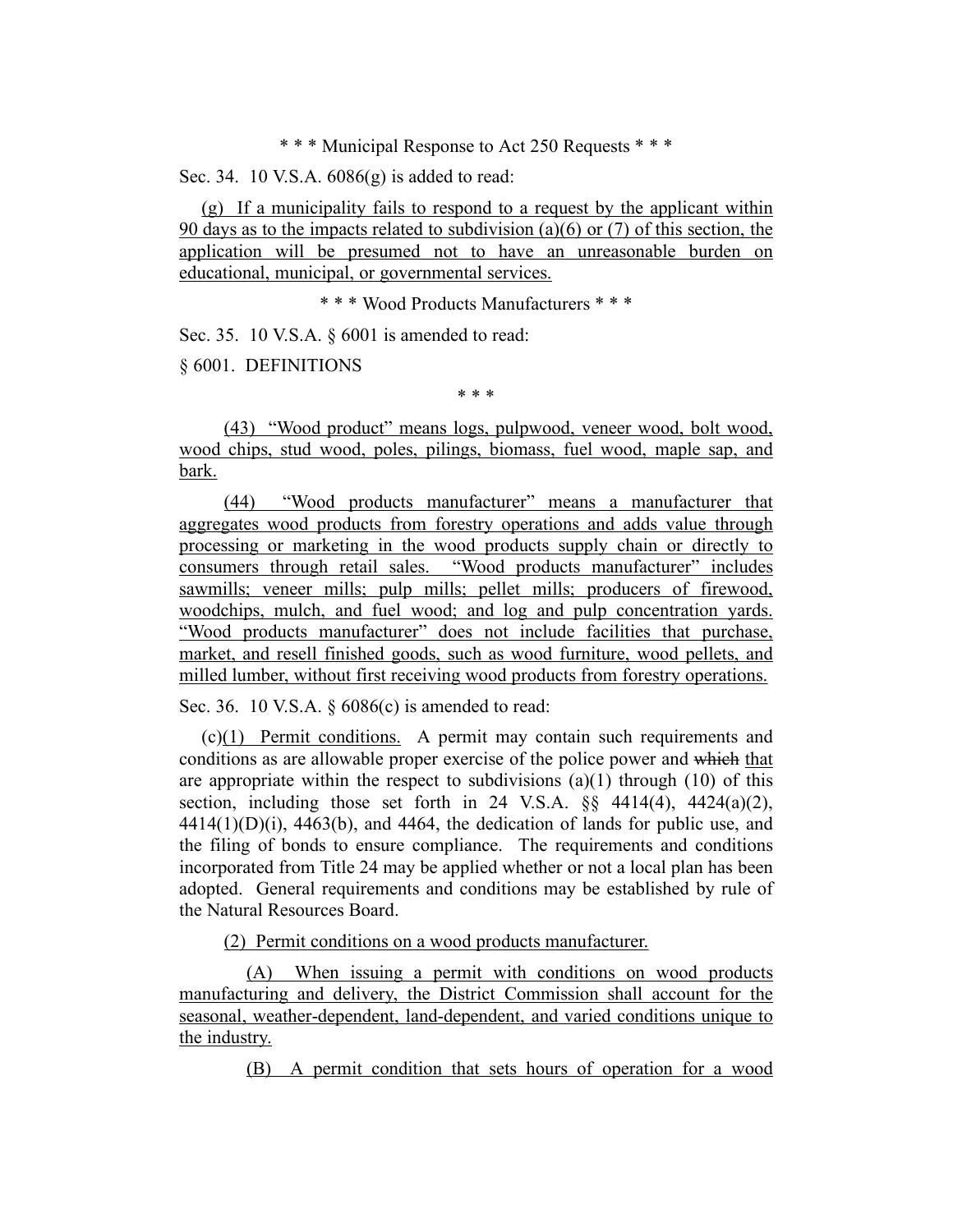products manufacturer shall only be imposed to mitigate an impact under subdivision (a)(1), (5), or (8) of this section. If an adverse impact would result, a permit with conditions shall allow the manufacturer to operate while allowing for flexible timing of deliveries of wood products from forestry operations to the manufacturer outside permitted hours of operation, including nights, weekends, and holidays, for the number of days demonstrated by the manufacturer as necessary to enable deliveries, not to exceed 90 days per year.

(C) Permit with conditions on the delivery of wood heat fuels. A permit with conditions issued to a wood products manufacturer that produces wood chips, pellets, cord wood, or other fuel wood used for heat shall allow for flexible delivery of that fuel wood from the manufacturer to the end user outside permitted hours of operation, including nights, weekends, and holidays, from October 1 through April 30 of each year. Permits with conditions shall mitigate the undue adverse impacts while enabling deliveries by the manufacturer.

(D) Permit amendments. A wood products manufacturer holding a permit may request an amendment to existing permit conditions related to hours of operation and seasonal restrictions to be consistent with subdivisions (B) and (C) of this subsection (c). Requests for condition amendments under this subsection shall not be subject to Act 250 Rule 34(E).

\* \* \* One-acre towns \* \* \*

Sec. 37. INTENT; AMENDMENT OF 10 V.S.A. § 6001(3)(A)(ii)

The General Assembly's intent in the amendments to 10 V.S.A. § 6001(3)(A)(ii) set forth in Sec. 38 of this act is to clarify the text to reflect the way jurisdiction over commercial and industrial development in towns without permanent zoning and subdivision bylaws has been determined since the passage of Act 250 in 1970. The General Assembly does not intend any provision of this act to be interpreted as a substantive change to determining jurisdiction under 10 V.S.A.  $\S$  6001(3)(A)(ii).

Sec. 38. 10 V.S.A. § 6001 is amended to read:

§ 6001. DEFINITIONS

\* \* \*

(3)(A) "Development" means each of the following:

(i) The construction of improvements on a tract or tracts of land, owned or controlled by a person, involving more than 10 acres of land within a radius of five miles of any point on any involved land, for commercial or industrial purposes in a municipality that has adopted permanent zoning and subdivision bylaws.

(ii) The construction of improvements on a tract or tracts of land,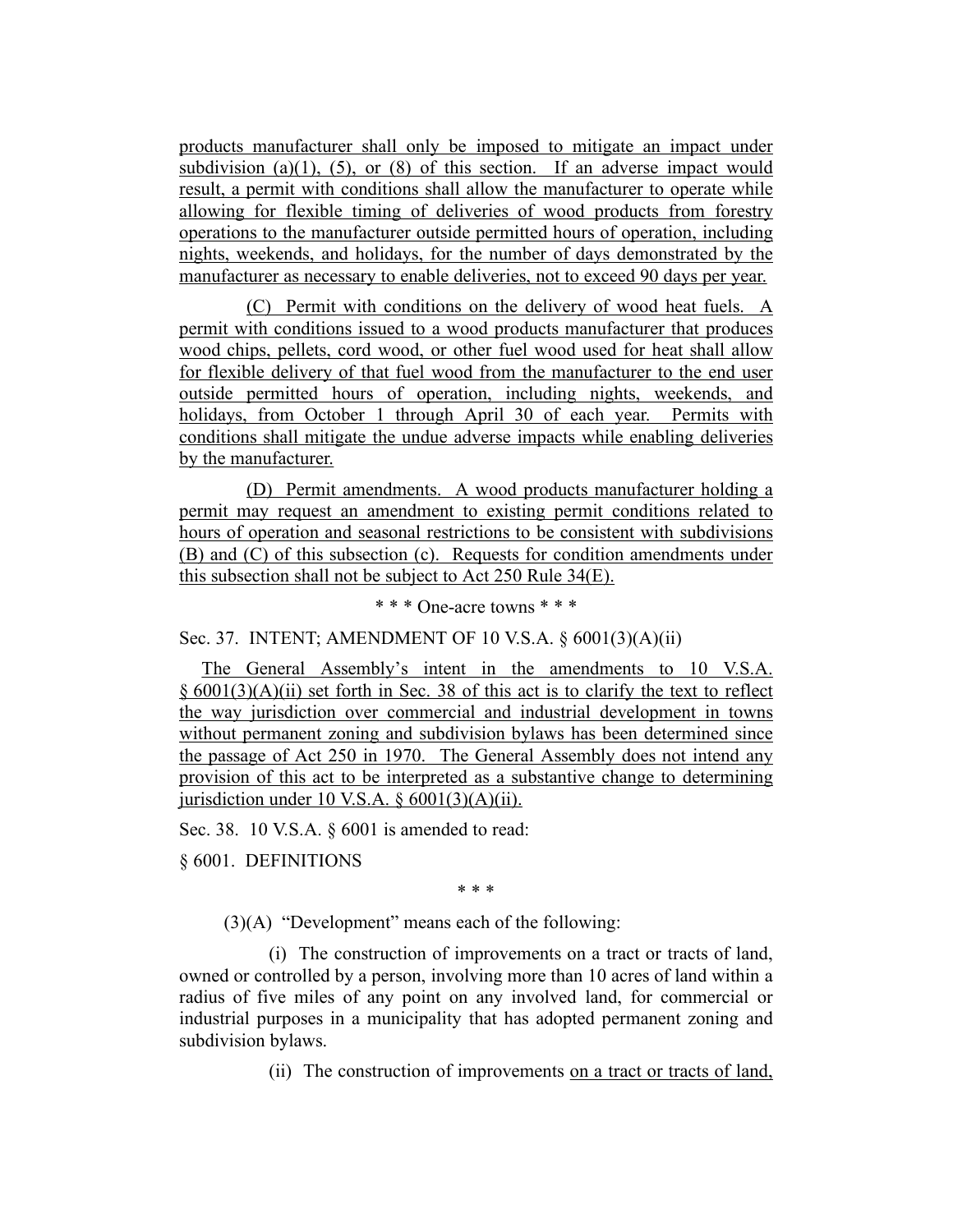owned or controlled by a person, involving more than one acre of land within a radius of five miles of any point on any involved land, for commercial or industrial purposes on more than one acre of land within in a municipality that has not adopted permanent zoning and subdivision bylaws.

\* \* \*

## \* \* \* Reports \* \* \*

### Sec. 39. REPORT; ACT 250 JURISDICTION OVER AGRICULTURAL BUSINESSES

On or before January 15, 2023, the Natural Resources Board shall submit to the General Assembly a report with recommendations on how Act 250 jurisdiction should be applied to agricultural businesses, including those located on properties already operating as farms. The Board shall consult with the Agency of Agriculture, Food and Markets, the Vermont Planners Association, the regional planning commissions, and other interested stakeholders. The report shall include recommendations as to how to clarify what is and what is not an accessory on-farm business. The report shall address the current land use planning requirements for farms and farms with accessory on-farm businesses and whether different types of businesses associated with farms and farming require different levels of review. The report may consider whether or not the location of such businesses is relevant and may consider the designation or adoption of agricultural business innovation zones with different levels of review.

# Sec. 40. DESIGNATED AREA REPORT; APPROPRIATION

(a) The sum of \$150,000.00 is appropriated from the General Fund to the Department of Housing and Community Development in fiscal year 2023 for the purpose of hiring a consultant to evaluate the State designation programs established in 24 V.S.A. chapter 76A pursuant to subsection (b) of this section.

(b)(1) The Department of Housing and Community Development shall hire an independent consultant to:

(A) review and assess the State designation programs and incentives established in 24 V.S.A. chapter 76A that recognize and invest in the vitality of Vermont's compact settlement areas; and

(B) conduct statewide stakeholder outreach to support the evaluation of and future improvements to the programs, including participation by State, regional, municipal, and advocacy and nongovernmental organizations.

(2) The consultant shall make recommendations on how to:

(A) objectively define and map existing compact settlements as a basis for broader recognition;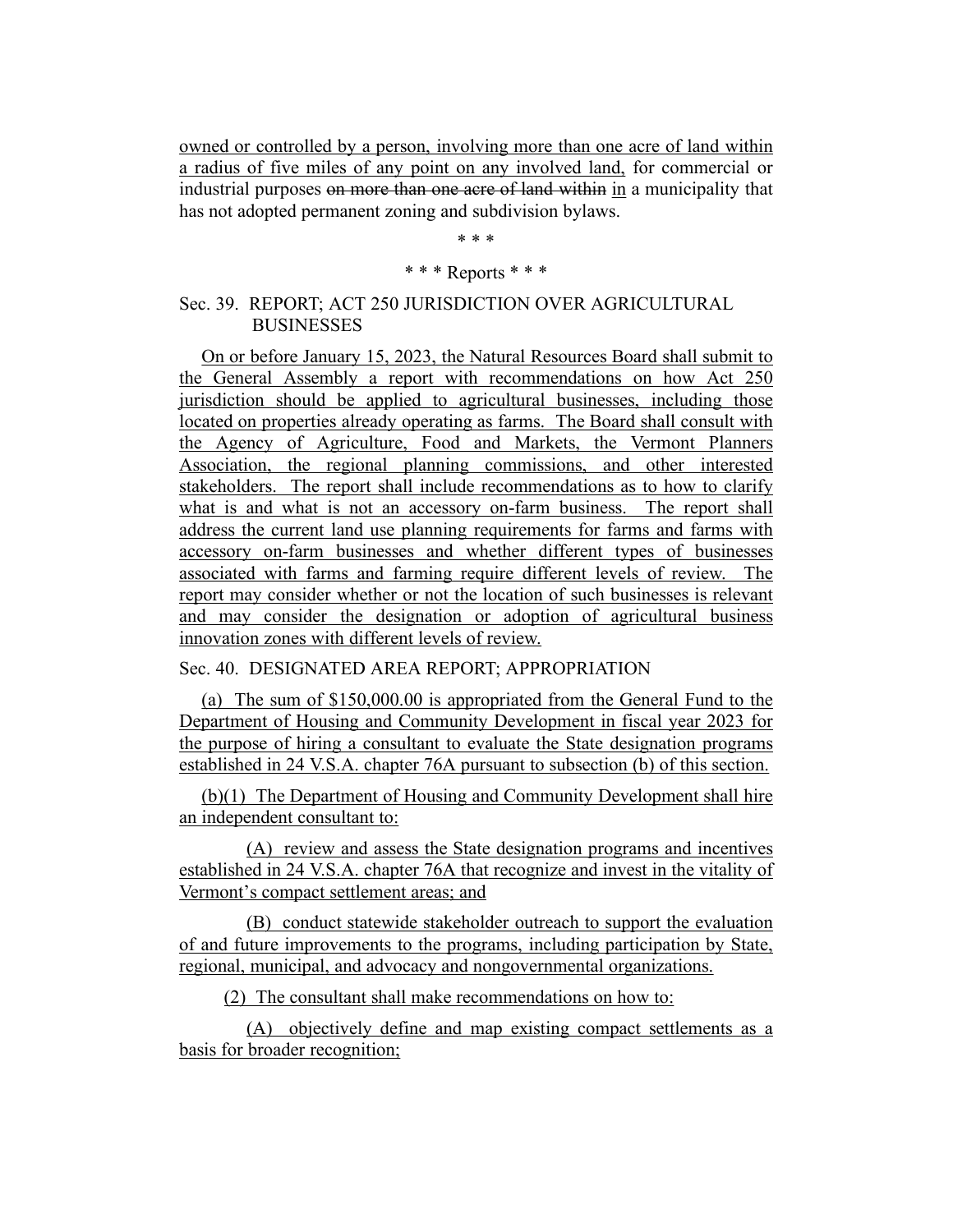(B) improve the consistency between and among regional plans and future land use maps;

(C) modernize these programs, including consideration of program reform or consolidation;

(D) make the designation programs and associated benefits more accessible to municipalities;

(E) apply regulatory and nonregulatory benefits;

(F) strengthen designation and incentives as a platform for placebased economic development, climate action, complete streets, and equity and efficiency of public investment and service delivery;

(G) implement the smart growth principles established by 24 V.S.A. § 2791; and

(H) achieve the goals established in 24 V.S.A. § 4302.

(3) On or before July 15, 2023, the consultant shall submit a written report to the General Assembly with its findings and any recommendations for legislative action.

Sec. 41. REPORT; NATURAL RESOURCES BOARD

(a) On or before December 31, 2023, the Chair of the Natural Resources Board shall report to the House Committees on Natural Resources, Fish, and Wildlife and on Ways and Means and the Senate Committees on Finance and on Natural Resources and Energy on necessary updates to the Act 250 program.

(b) The report shall include:

(1) How to transition to a system in which Act 250 jurisdiction is based on location, which shall encourage development in designated areas, the maintenance of intact rural working lands, and the protection of natural resources of statewide significance, including biodiversity. Location-based jurisdiction would adjust the threshold for Act 250 jurisdiction based on the characteristics of the location. This section of the report shall consider whether to develop thresholds and tiers of jurisdiction as recommended in the Commission on Act 250: the Next 50 Years Report.

(2) How to use the Capability and Development Plan to meet the statewide planning goals.

(3) An assessment of the current level of staffing of the Board and District Commissions, including whether there should be a district coordinator located in every district.

(4) Whether the permit fees are sufficient to cover the costs of the